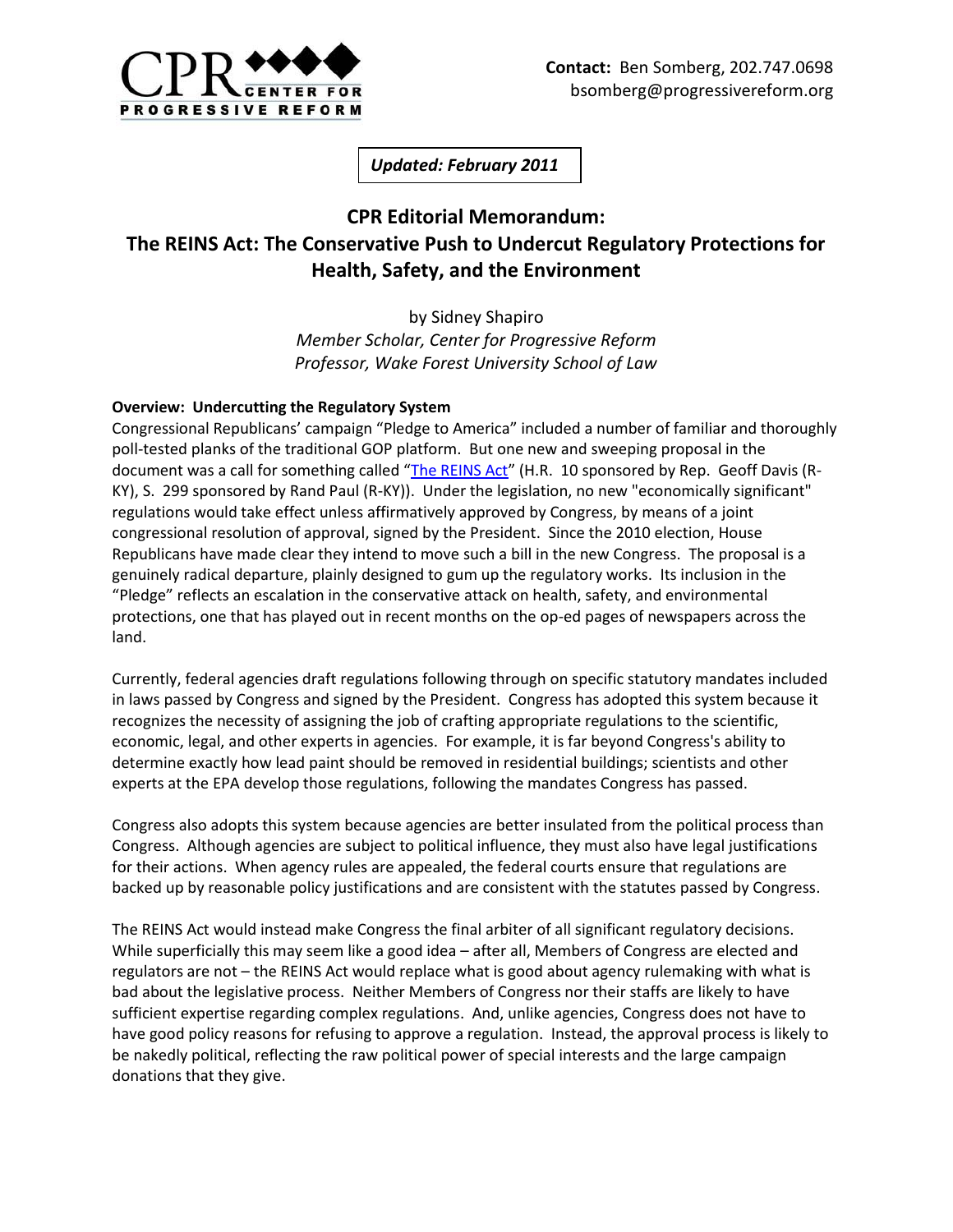Finally, but hardly least of all, the legislation stacks Congress's procedural deck against approval of regulations. The 70-day deadline is unlikely to give both houses of Congress time to pass a resolution of approval, turning the Act into a type of a congressional pocket veto for significant regulations. Worse, it is not certain that the language of the bill would prohibit a filibuster in the Senate. And, if Congress did engage in the type of careful and time-consuming review that would be required, this would pose a burden on it, diverting members and their staffs from other business.

The bill has been embraced by presumptive Speaker of the House John Boehner, who earlie[r called](http://voices.washingtonpost.com/plum-line/2010/07/boehner_no_more_federal_regula.html) for a halt to all new federal regulations. As of mid-February 2011, the bill had 121 cosponsors in the House, and 24 in the Senate. It is supported by the U.S. Chamber of Commerce, FreedomWorks, and the American Conservative Union. The bill is currently supported only by conservative Members of Congress, and presumably would not get past an Obama veto. But its inclusion in the platform today indicates the radical nature of the Republicans attack on regulation and suggests a larger and longer attack on regulation down the road.

## **The REINS Act: A Gift to Regulated Industries**

The REINS Act is a bad idea for several reasons:

**1)** *The regulatory system allows Congress to chart a policy course, and delegates the task of implementation and enforcement to the Executive Branch, consistent with the Framers' intention that Congress and the President would pass laws that the Executive Branch would then administer.* The current system of administrative agencies of the federal government began more than 100 years ago, and matured through the 20<sup>th</sup> century. It was codified in its present form in the Administrative Procedures Act (passed in 1946 and later amended). Congress passes laws with instructions for the administrative agencies to issue specific regulations that become the rule of the land.

**2)** *Congress already has the power to stop regulations if extreme circumstances dictate.* The Congressional Review Act (1996) requires agencies to submit new final rules to Congress for review, delaying the effective date of those rules to permit Congress to block them, and establishes a fast-track process for legislation proposed to overrule a regulation. Disapproval legislation must pass both houses and be signed by the President. Congress has only used this authority once, in 2001, to overrule an OSHA ergonomics rule.

**3)** *The proposal would make the rulemaking process significantly more political in nature than it already is, giving industry lobbyists an even stronger hand.* The current regulatory system is intended to ensure that new regulations are the product of each agency's expertise. And the courts act as a check on that: A company or individual or other affected entity can sue to challenge a regulation that does not conform to the laws passed by Congress. The REINS Act would turn this system on its head, opening the door for pure politics to operate even in situations where science indicates that the public is endangered. Corporate lobbyists could ensure that no regulation ever saw the light of day by funneling hundreds of thousands of dollars to legislators who oppose regulations of interest to their clients. In a post-*Citizens United* world, there is no limitation on the amount of money that corporations could spend to defeat legislators who will not do their bidding.

Would regulations we take for granted today have been put into place under these circumstances? Probably not. For example, while 40 years ago rivers and streams were often filled with toxic pollutants, today many more are clean. That's thanks to regulations EPA implemented under the Clean Water Act. At the time, industry representatives claimed that the cost of instituting pollution controls would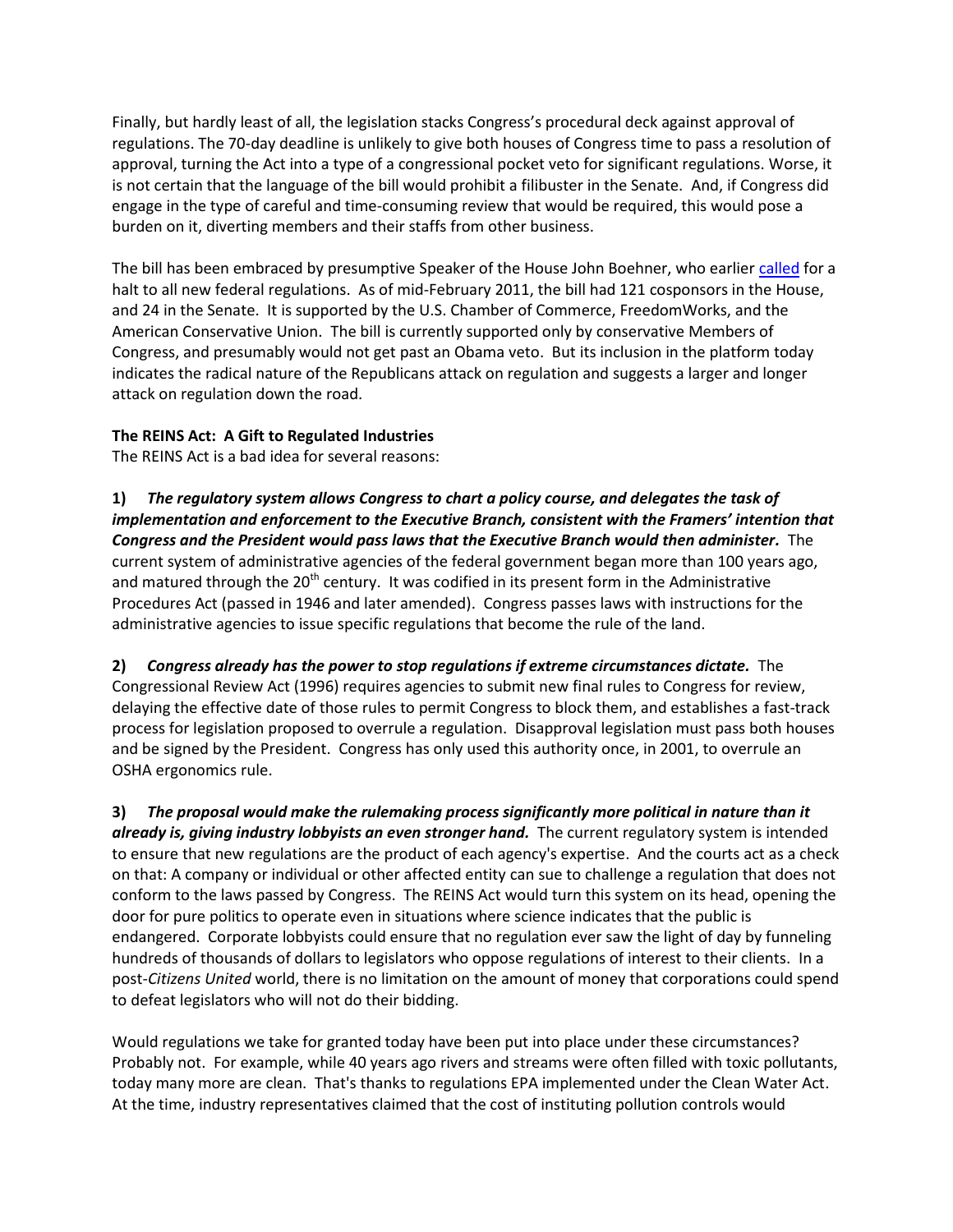destroy their businesses, predictions that nearly always proved grossly exaggerated. Despite these pleas, EPA instituted pollution limits to achieve the mandates of the Clean Water Act. It is difficult to see that happening if the REINS Act had been in place, because polluting industries would have far more leverage over rulemaking then they already do.

**4)** *The bill's 70-day requirement would make it extraordinarily difficult for Congress to approve regulations, even those that were universally popular*. Under the terms of the bill, Congress has only a 70-day window to approve a regulation, and if both houses fails to do so during that time period, the regulation is deemed to have been rejected, and Congress is barred from subsequently voting to approve the regulation for the remainder of that Congress. The 70-day deadline is unlikely to give both houses of Congress time to pass a resolution of approval, turning the Act into a type of a congressional pocket veto for significant regulations. Even if Congress did have the necessary expertise to review regulations, the type of careful and time-consuming review that would be required would pose a burden on it, diverting members and their staffs from other business. Since this review would have to occur within a short time frame, the REINS Act has the potential to stop (or at least slow) important other business, assuming that legislators and their staffs actually spent the time necessary to understand complex regulations. Finally, it is not certain that the language of the bill would prohibit a filibuster in the Senate.

**5)** *The regulatory process is accountable even though regulators are not elected. Agencies develop regulations to implement laws passed by Congress, s*oliciting comment from affected parties and the public. Drafts of those regulatory proposals are commonly vetted by the White House Office of Information and Regulatory Affairs (OIRA), which has often served as an additional venue for industry to dilute or block needed regulations. Once agencies issue final regulations, Congress has a fast-track opportunity to block them, and Members of Congress can, and usually do, lobby the agency. Thus, under current law, by the time a regulation is finally adopted, two and usually all three branches of government have weighed in, giving advocates on all sides of the relevant issues ample opportunity to affect the outcome.

**6)** *The Act is counter-democratic.* The current congressional review law requires a majority of both the House and the Senate and a signature by the President to change what a previous Congress and President had approved – a law authorizing an agency to adopt legally effective rules. In the REINS bill, by comparison, less than a majority in either house can block what a previous Congress and President approved – the authority of an agency to adopt legally effective rules. This is not democratic; it is counter-democratic.

**7)** *The Act gives regulated entities a surprising and peculiar gift.*If the President signs a joint resolution and a regulation becomes a law, regulated entities are authorized to challenge the legality of the regulation on any procedural or substantive ground they might have had if the agency itself still had discretion to adopt the regulation as legally binding. Normally, when Congress passes a law, it can be legally attacked, but only on grounds that the law is beyond Congress' authority to adopt the law, or Congress failed to use the procedures to adopt the law required by the Constitution. Yet, the language of the REINS Act would permit regulated entities to challenge a regulation on grounds that would ordinarily be mooted by Congress' passage of the law. It is unclear how Congress can pass a law approving a regulation and still purport to give that approval no legal effect. But the effort to do so indicates that the sponsors of the REINS Act are unwilling to allow Congress to step forward and take the responsibility for passing a law enacting a regulation into place, despite their professed aim of increasing legislative accountability.